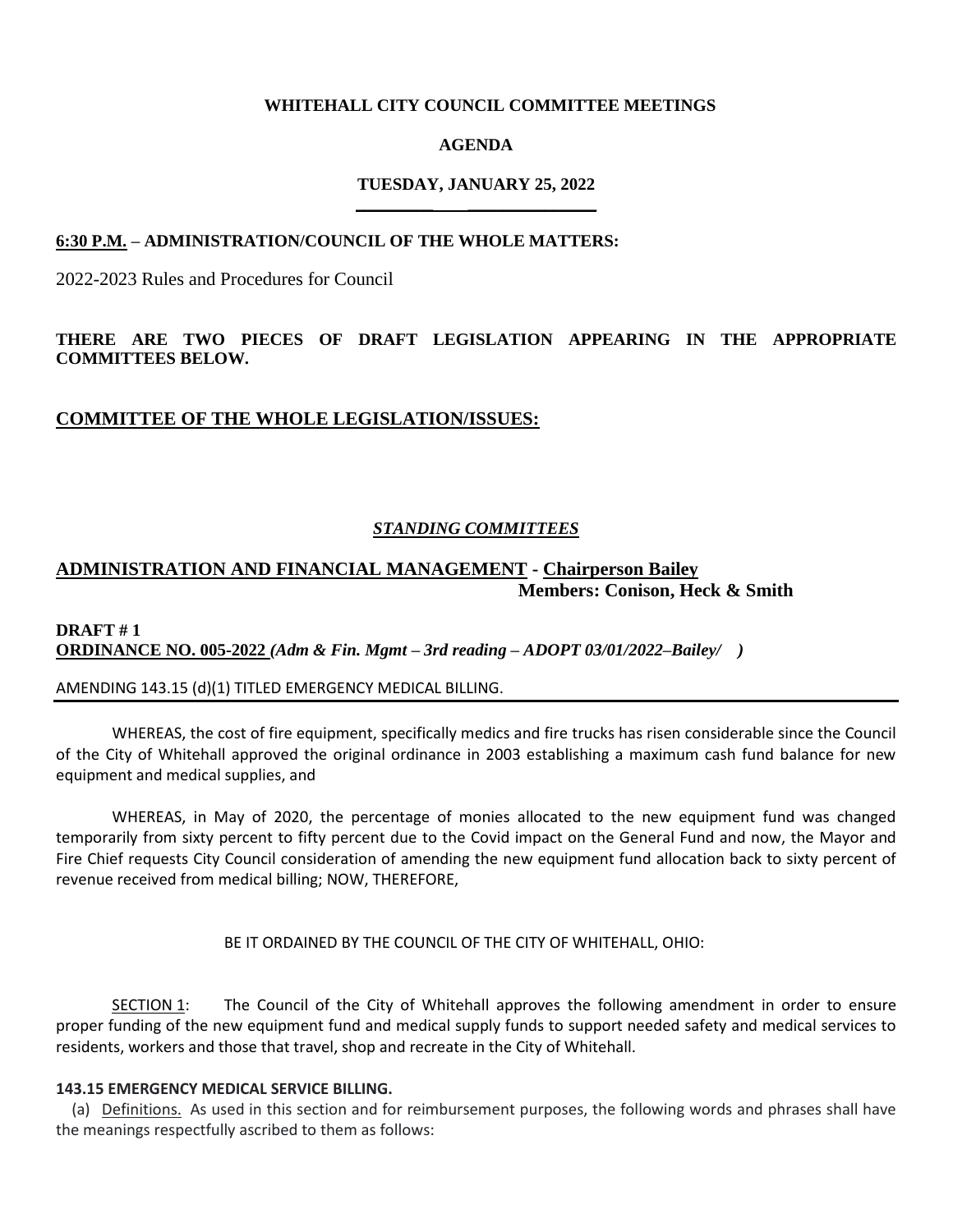"Advanced Life Support" means any pre-hospital intervention by personnel certified at the level of EMT Para-Medic as described in Ohio R.C. Chapter 4765. Such interventions include but are not limited to cardiac monitoring and interpretation of cardiac rhythms, external cardiac pacing, cardio version, end tracheal intubations, intravenous cannulation, intraosseous infusion, emergency needle thoracotomy and administration of medications.

"Basic Life Support" means any pre-hospital non-invasive intervention by personnel certified at the level of EMT-Basic as described by Ohio R.C. Chapter 4765. Such interventions include, but are not limited to non- invasive methods of airway control, oxygen administration, bleeding control, splinting of fractures, and treatment of shock, patient assessment and recording vital signs.

"Transport" means to carry or convey a person by a publicly owned and/or operated motor vehicle being used in response to a call for emergency medical assistance from one location to another.

"Fees for Service" means the fee associated with the emergency transportation of each individual requiring either basic life support or advanced life support shall be the usual, customary and reasonable (UCR) charge established by insurance companies within the region.

## (b) Payment of Fee.

No Person shall be charged for basic life support or advanced life support treatment unless the City's Emergency Squad transports he/she.

Every person being transported by the Emergency Squad or some other person on behalf of that person being transported shall complete and execute an assignment of benefits form at the time of such Emergency Squad transport.

If either the person being transported or some other person on behalf of that person being transported, when, for any reason, the person being transported is unable to execute an assignment of benefits, fully, truthfully and accurately completes and executes an assignment of benefits form which entitles the City to recover its Emergency Life Squad transportation fee directly from the appropriate public or private insurer or any federal, state or county public welfare agency which may be responsible for paying the costs of the treated person's emergency transportation, the person being transported shall not be held liable for all or any part of the fee set forth above.

If the person being transported or some other person on behalf of that person being transported provides incomplete, false or misleading information which prevents the City from recovering upon its assignment of benefits, the person being transported shall not be relieved of liability for the fee set forth above until a complete, truthful and accurate assignment of benefits form has been prepared, signed and presented to the Finance Department.

If in spite of the completion of an assignment of benefits form, the person being transported receives all or any part of the City's Emergency Life Squad transportation fee, the person being transported shall not be relieved of liability for such fee until he or she has remitted to the City all moneys he or she received for payment of such fee for such Emergency Life Squad service.

If the person being transported has no insurance and no other payment source for the Emergency Life Squad fee exists, or if the appropriate public or private insurer or federal, state or county welfare agency pays less than the full Emergency Life Squad fee, the balance still due and owing for transportation of that person shall be waived by the City as payment in full unless this provision violates any state or federal law as it pertains to the collection of fees.

 (c) Establishment of Rates. It is hereby authorized and approved that the third party administrator selected by the City shall establish the fee submitted to the insurance carrier, determinate upon the level of the service provided to the individual(s) being transported.

(Ord. 8-03. Passed 4-1-03.)

## (d) Revenue Disbursement.

All revenues generated by the charges for emergency medical services shall be disbursed in the following manner: Fifty Sixty percent (50 60%) to the Fire Department New Equipment Fund (301) until the cash fund balance reaches seven hundred fifty nine hundred thousand and no/100 dollars (\$750 900,000.00); Twenty percent (20%) to the Medical Supply Fund (302) until the cash fund balance reaches one hundred fifty thousand and no/100 dollars (\$400,000.00 150,000.00); the remaining revenues received shall be placed in the General Fund (101) of the City.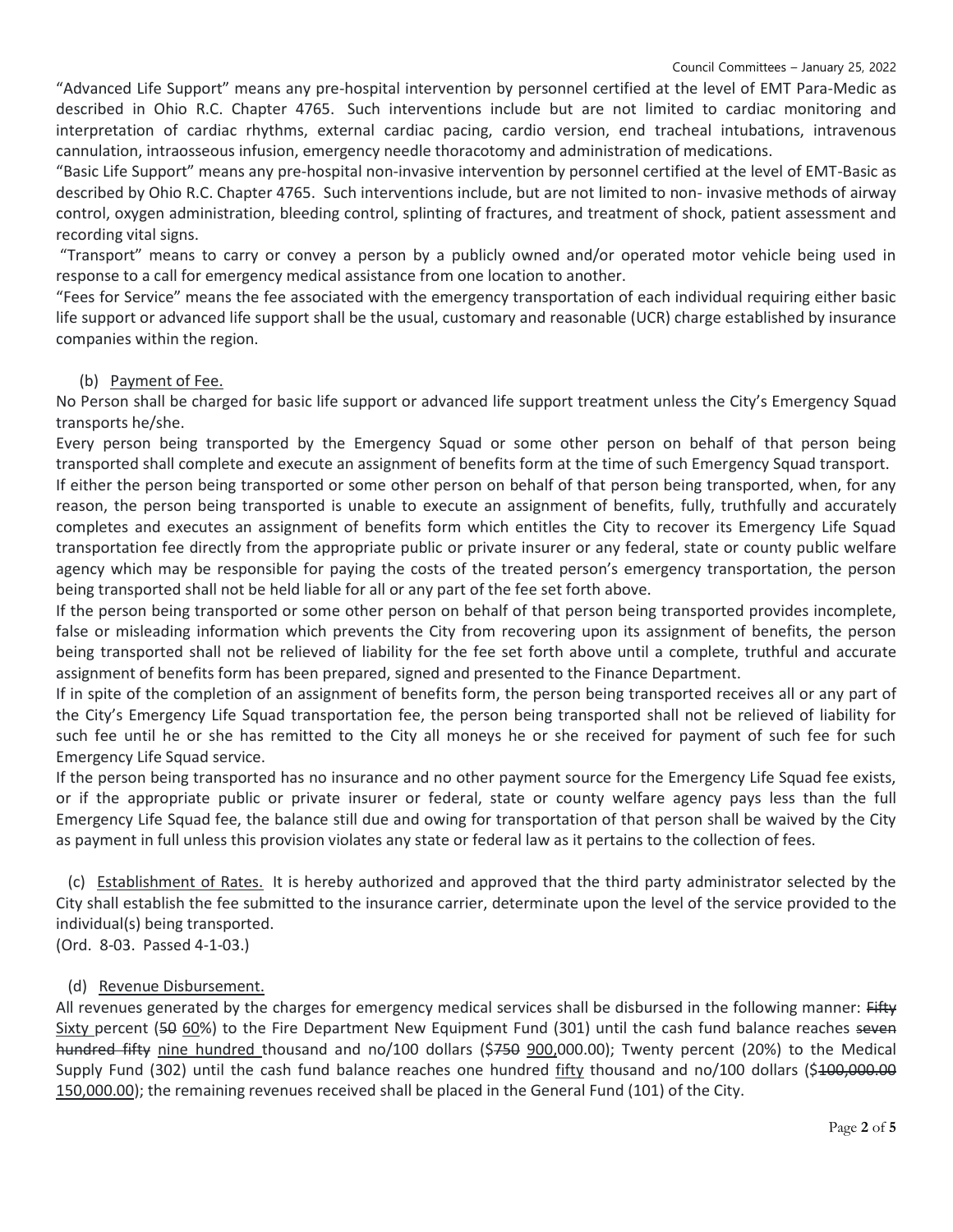Administration fees to operate the program shall be paid to the administrator at the rate so established by contract.

SECTION 2: That this Ordinance shall go into full force and effect at the earliest date permitted by law.

Requested by: Mayor Kim Maggard and Fire Chief Preston Moore Prepared by: Mayor Kim Maggard Approved as to form: Michael T. Bivens, City Attorney MTB1/24/2022

## **COMMUNITY STANDARDS AND ENFORCEMENT – Chairperson Smith Members: Kantor, Elmore & Dixon**

No drafts or pending legislation.

.

# **COMMUNITY AND ELDER ADVOCACY – Chairperson Dixon Members: Bailey, Heck & Smith**

No drafts or pending legislation.

# **ECONOMIC DEVELOPMENT – Chairperson Kantor Members: Conison, Elmore & Smith**

No drafts or pending legislation.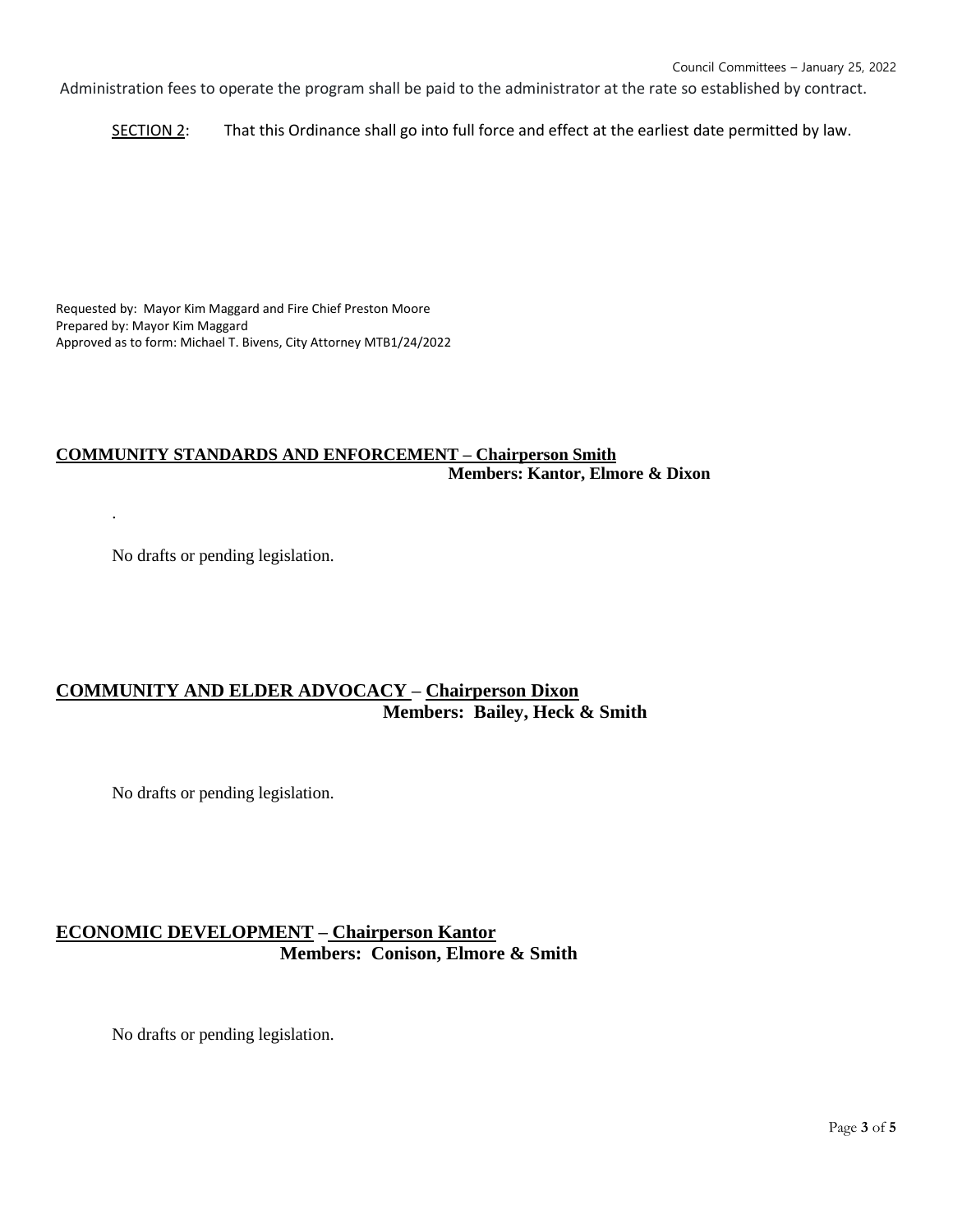## **INFRASTRUCTURE, MAINTENANCE AND SERVICES – Chairperson Conison Members: Bailey, Kantor & Dixon**

# **DRAFT # 2**

**RESOLUTION NO. 008-2022** *(Infra, Maint. & Srv. – 2nd reading – ADOPT 02/15/2022–Conison/ )*

AUTHORIZING THE MAYOR TO ENTER INTO AN AGREEMENT(S) WITH THE OHIO DEPARTMENT OF TRANSPORTATION (ODOT) FOR IMPROVEMENTS AT THE MAIN STREET AND HAMILTON ROAD INTERSECTION AND DECLARING AN EMERGENCY.

WHEREAS, the intersection of Main Street (US 40) and Hamilton Road (SR 317) is consistently rated as one of the most dangerous intersections for traffic accidents; and

WHEREAS, The City of Whitehall, the local public agency (LPA), desires to partner with the Ohio Department of Transportation (ODOT) on upgrades to the intersection to improve the safety for vehicles and pedestrians; NOW, **THEREFORE** 

## BE IT RESOLVED BY THE COUNCIL OF THE CITY OF WHITEHALL, OHIO

SECTION I: Project Description, the (LPA/STATE) has identified the need for the described project: Upgrading the intersection of US 40 and SR 317. This upgrade includes widening, addition of concrete medians, sidewalk and driveway replacement, and drainage updates along with other associated work within the City of Whitehall.

SECTION 2: Consent Statement, being in the public interest, the LPA gives consent to the Director of Transportation to complete the above described project.

SECTION 3: Cooperation Statement, the LPA shall cooperate with the Director of Transportation in the above described project as follows: The State shall assume and bear 100% of all of the costs of the improvement. The LPA further agrees to pay One Hundred Percent (100%) of the cost of those features requested by the LPA which are determined by the State and Federal Highway Administration to be unnecessary for the Project.

SECTION 4: Utilities and Right-of-Way Statement, the LPA agrees that all right-of-way required for the described project will be acquired and/or made available in accordance with current State and Federal regulations. The LPA also understands that right-of way costs include eligible utility costs.

SECTION 5: Maintenance, upon completion of the described Project, and unless otherwise agreed, the LPA shall: (1) provide adequate maintenance for the described Project in accordance with all applicable state and federal law, including, but not limited to, 23 USC 116; (2) provide ample financial provisions, as necessary, for the maintenance of the Project; (3) maintain the right-of-way, keeping it free of obstructions; and (4) hold said right-of-way inviolate for public highway purposes.

SECTION 6: Authority to Sign, That the Mayor is hereby authorized (Contractual Agent) (LPA) on behalf of the City of Whitehall to enter into contracts with the Director of Transportation which is necessary to complete the above described project.

SECTION 7: That this Resolution is hereby declared to be an emergency measure immediately necessary for the preservation of the public health, peace, safety and welfare and for the further reason to expedite the highway project(s) and to promote highway safety and that the deadline for this legislation to be passed is February 15, 2022; WHEREFORE, this Resolution shall go into effect immediately upon its passage and approval by the Mayor.

Requested & Prepared by: Zach Woodruff, City Administrator Approved as to form: Michael T. Bivens, City Attorney MTB 1/24/2022